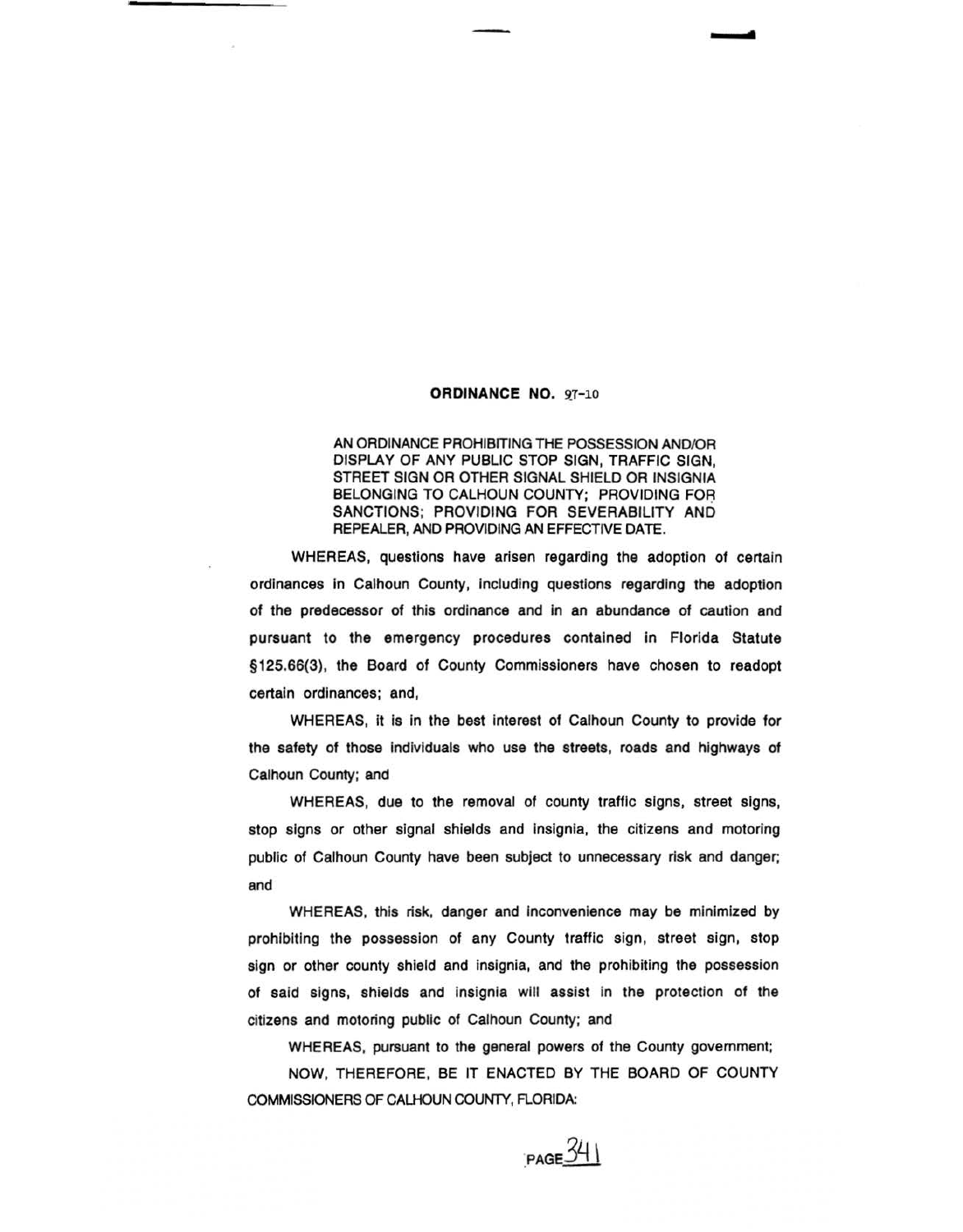This ordinance of Calhoun County, Florida be the same as hereby enacted to read as follows:

1. Common Title: This ordinance shall be known and may be cited as the Calhoun County Public Sign Ordinance.

2. paclaratlon of Polley:

It is the policy of Calhoun County, in keeping with the laws of the State of Florida, and the spirit of the Constitution of our state, to provide a safe environment for its citizens.

3. Definitions: As used herein:

Sign: The terms "sign" shall refer to any shield, insignia, traffic sign, stop sign and/or street sign which is the property of Calhoun County.

4. **Prohibitions:** It shall be unlawful for any person to possess, maintain or display any county sign as defined herein.

5. Sanctions: Any person who violates any provision of this ordinance may be sentenced to pay a fine of not more than \$500.00 and be sentenced to jail for a period of not more than sixty (60) days, plus applicable court costs and fees.

6. severability and Repealer: It any subsection, section, paragraph, sentence, clause or phrase of this ordinance is held for any reason to be unconstitutional, void or invalid for any reason, the validity of the remaining, portion of the ordinance shall not be affected thereby. All other ordinances or portion of ordinances in force at the time this ordinance becomes effective which are in conflict with any provision hereof, shall be deemed to have been repealed and are repealed to the extent of any such conflict; otherwise to remain in full force and effect.

 $P_{\text{AGE}}$ 342